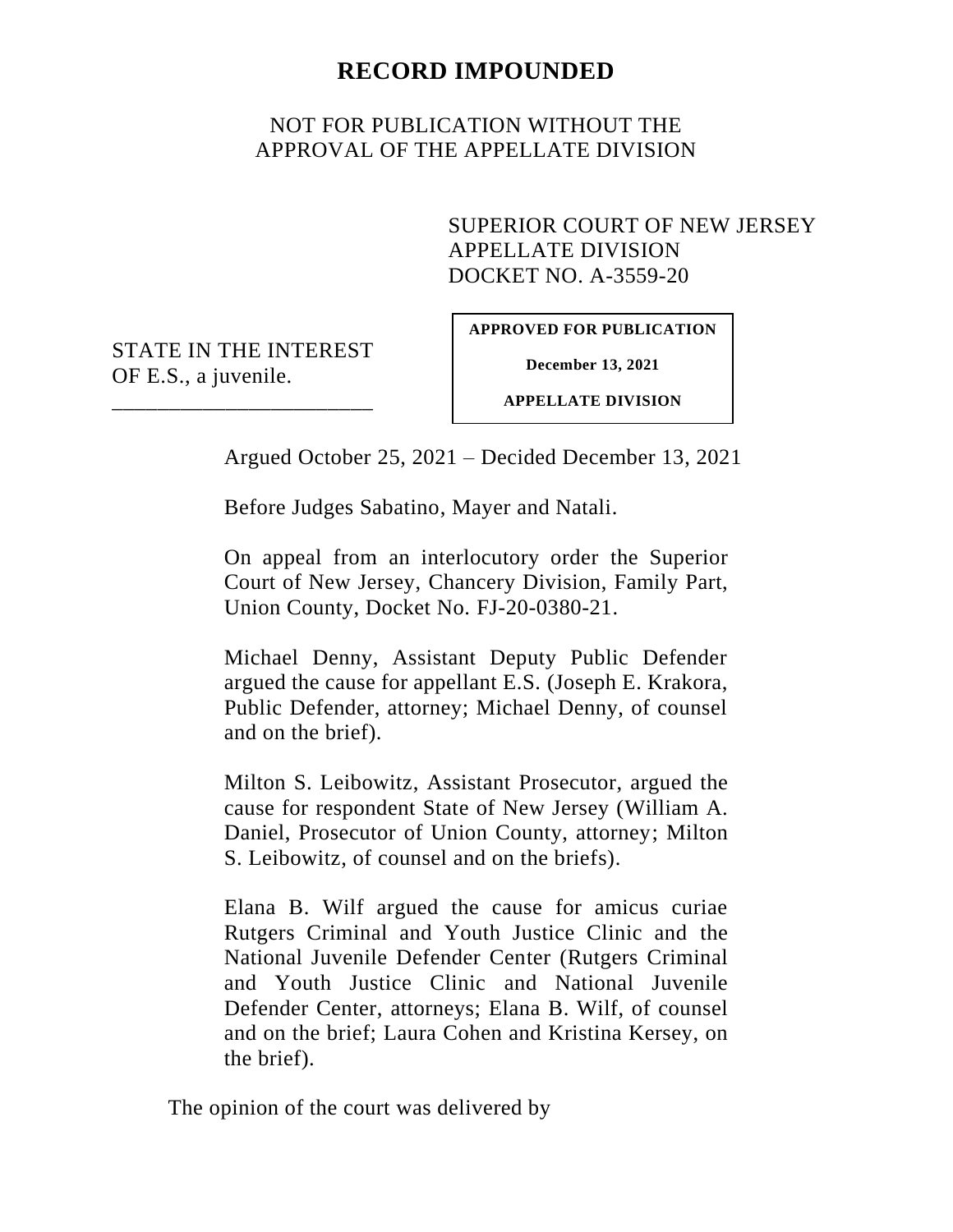#### SABATINO, P.J.A.D.

This interlocutory appeal presents an unsettled question concerning the fair and appropriate sequence of proceedings in the prosecution of a juvenile offender who the State wishes to waive to adult court pursuant to N.J.S.A. 2A:4A-26.1. The question arises in a context where the juvenile moves to suppress evidence that the State will rely upon at the waiver hearing and also possibly seek to admit at an eventual trial.

Should the suppression hearing be conducted first by a judge in the Family Part before the waiver hearing? Or should the waiver hearing take precedence, and, if the juvenile is waived, the suppression hearing then be conducted by a judge in the Criminal Part? The juvenile, joined by amici, argues the suppression hearing should take place first, while the State argues the waiver hearing should occur first.

Responding to the trial court's observation of the need for guidance in the absence of a Court Rule or precedent on point, we hold the Family Part has the discretion to determine the optimal sequence of proceedings, depending upon the circumstances presented in a particular case. In exercising that discretion, the trial court should apply a general preference to have the suppression hearing conducted first in the Family Part. As we explain in this opinion, however, that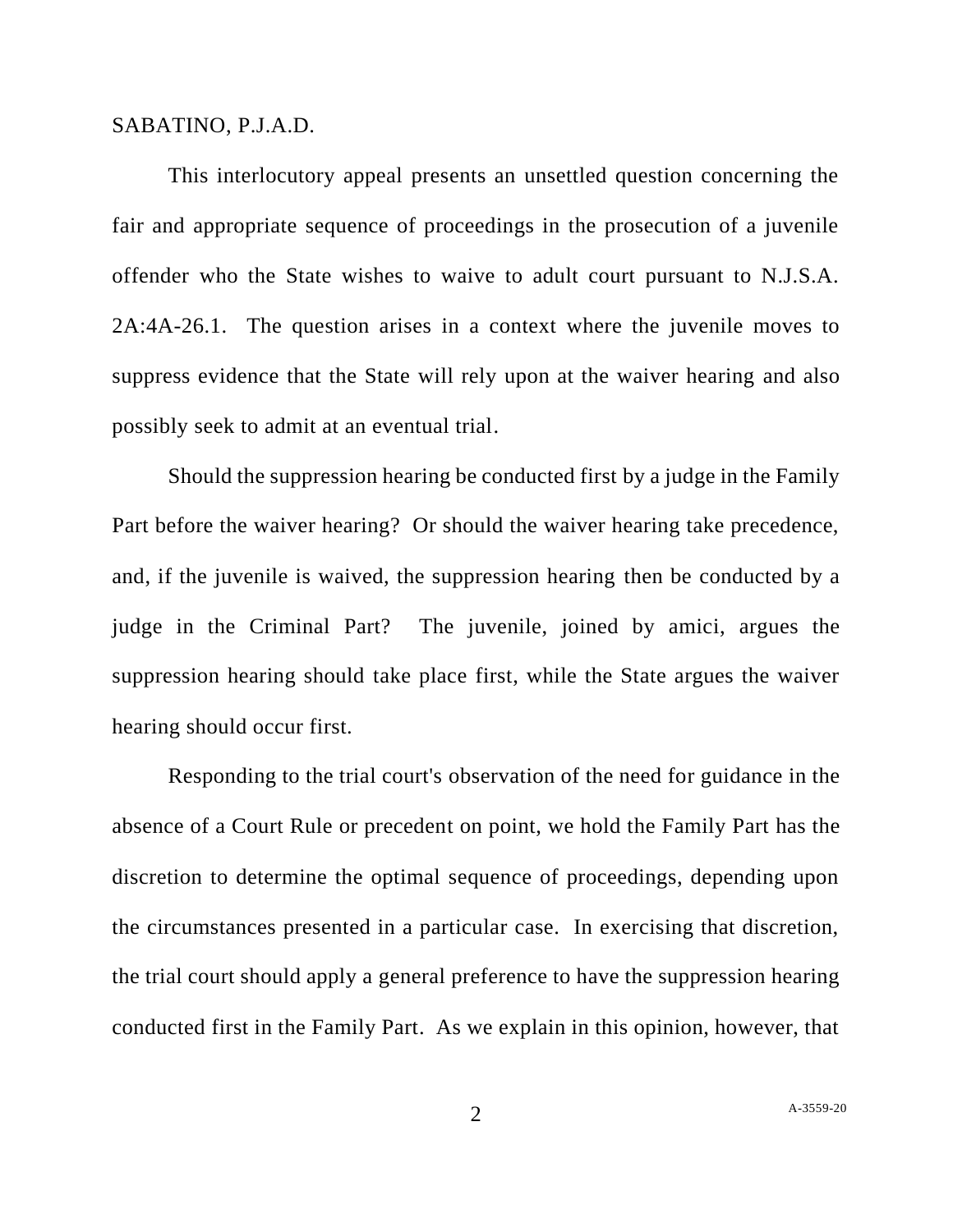preference may be outweighed by other considerations, such as whether an adult alleged co-perpetrator or an already-waived juvenile co-perpetrator has filed a cognate suppression motion in the Criminal Part. Thus, unless a future Court Rule prescribes a different approach, the sequencing decision is best handled in the trial court in a case-by-case discretionary manner with that preference in mind.

Additionally, we adopt the State's concession that if the juvenile offender is waived first but a Criminal Part judge thereafter grants the suppression motion, the offender can move to have the case remanded back to the Family Part if the remaining non-suppressed evidence can no longer support the continued prosecution of the juvenile as an adult.

Because the Family Part judge in this case did not misapply his discretion in choosing to proceed with the waiver hearing first, we affirm that determination and remand for that proceeding.

I.

The limited record of this yet-to-be-litigated case has little bearing upon the general issues of law and procedure before us. We summarize the factual and procedural background succinctly.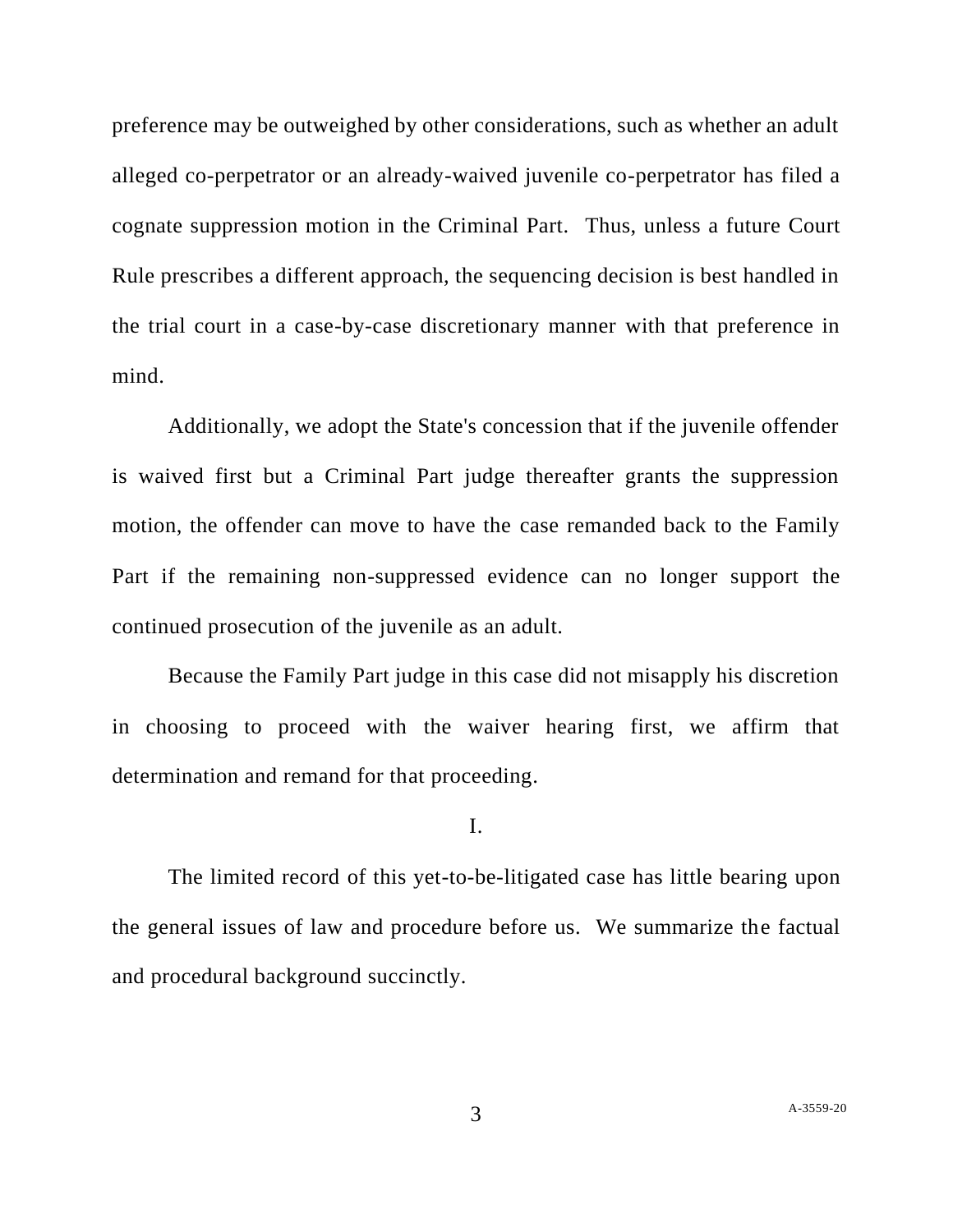According to the State's contentions, <sup>1</sup> on March 31, 2021, E.S., a juvenile who was then seventeen years old, was walking down a street in Elizabeth. E.S. was accompanied by an adult, Aleem Johnson. Four plainclothes Elizabeth police officers started following E.S. and Johnson in an unmarked Jeep. A detective in the Jeep observed E.S. reaching into to his right pant pocket while shielding the outside of his pocket with his left hand. At about the same time, the detective saw Johnson reach towards his waistband. While looking at the Jeep, E.S. and Johnson crossed the street diagonally.

Shortly thereafter, the detective got out of the Jeep, announced himself as a police officer, and directed E.S. and Johnson to stop. According to the detective, E.S. and Johnson defied the command, and each of them brandished handguns and briefly pointed them toward the Jeep. They ran down the street and were pursued by the officers. E.S. was apprehended a short distance away while trying to hop over a fence. The police confiscated from him a loaded semiautomatic handgun with a spent casing swelled inside the chamber.

On the same day, the State filed a juvenile delinquency complaint against E.S., charging him with: (i) second-degree possession of a firearm with an

<sup>&</sup>lt;sup>1</sup> The defense does not contest the State's version of the facts for purposes of this appeal on the procedural sequencing issue.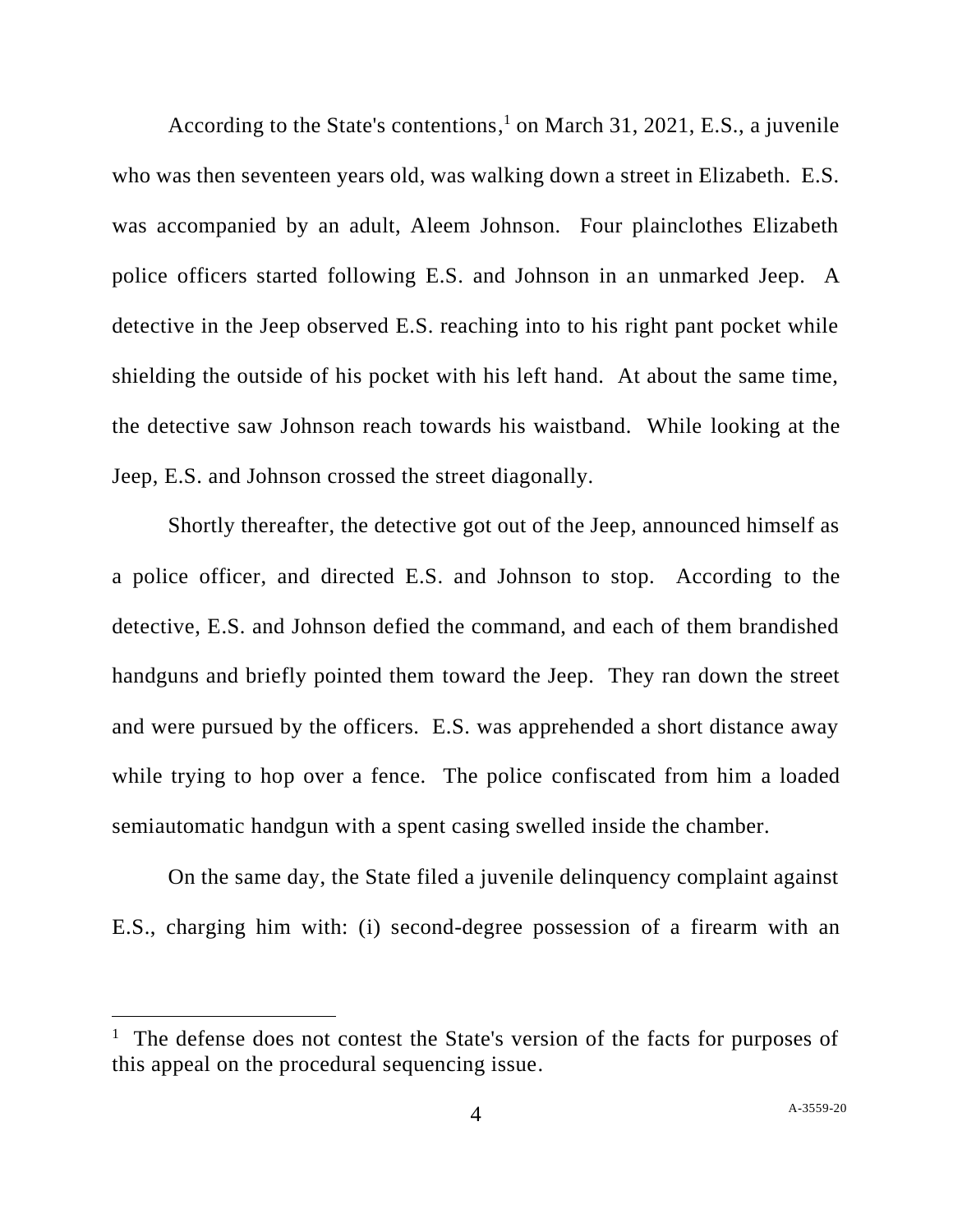unlawful purpose, N.J.S.A.  $2C:39-4(a)(1)$ ; (ii) third-degree aggravated assault by pointing or displaying a firearm at a law enforcement officer, N.J.S.A. 2C:12- 1(b)(9); (iii) second-degree unlawful possession of a handgun, N.J.S.A. 2C:39- 5(b); (iv) the disorderly persons offense of obstructing the administration of law or other governmental function, N.J.S.A. 2C:29-1(a); and (v) fourth-degree resisting arrest, N.J.S.A.  $2C:29-2(a)(2)$ .

Although our record does not supply the details, the parties agree that Johnson, the alleged adult co-perpetrator, was charged in the Criminal Part with offenses arising out of the same episode. Counsel represented to us at oral argument that Johnson has filed his own motion to suppress evidence derived from the same warrantless police action; his motion remains unheard in the Criminal Part, apparently as the court awaits the outcome of the present appeal.

On April 13, 2021, E.S.'s defense counsel filed a motion to suppress the State's physical evidence, arguing it was the fruit of an unconstitutional warrantless search and seizure. Less than two weeks later, on April 26, the State filed a motion to waive E.S. to the adult Criminal Part pursuant to N.J.S.A. 2A:4A-26.1.

Initially, the Family Part judge scheduled a hearing on the suppression motion to be conducted before the waiver hearing. The State moved to have the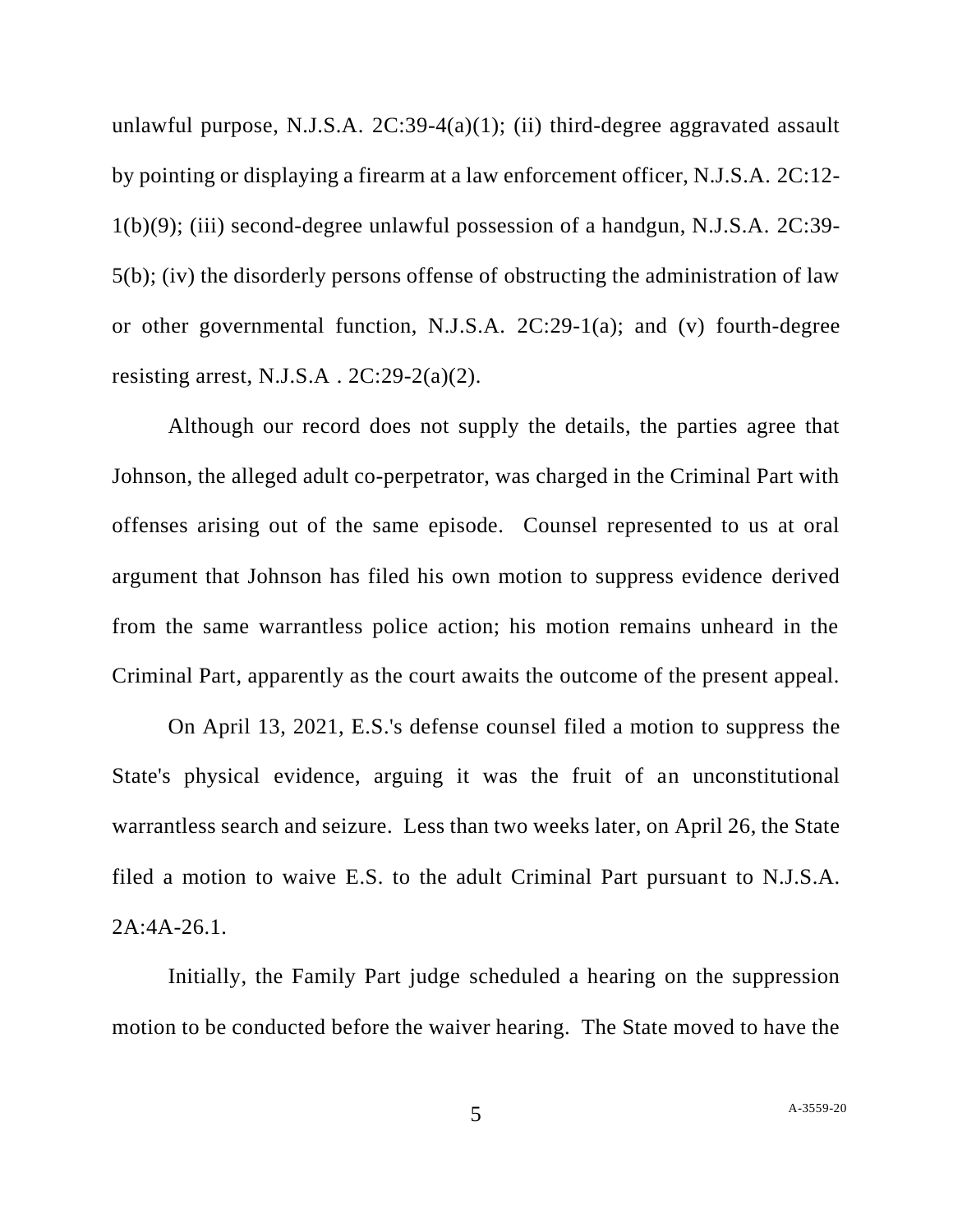court reconsider that sequence. The court thereafter heard arguments from counsel to decide which of the two motions should be conducted first.

As we have already noted, the State advocated for the waiver motion to occur first, particularly emphasizing the jurisdictional nature of that threshold determination. In opposition, the defense stressed the momentous consequences to a minor of waiver to adult court. The defense further urged that the court's waiver ruling, and any finding of probable cause, should not be based on evidence that was unconstitutionally seized by the police, and accordingly the court should first rule on the suppression motion.

After considering these and other arguments, the Family Part judge decided to proceed with the State's waiver motion before the juvenile's suppression motion. In his oral opinion on June 23, 2021, the judge noted there was no statutory or other binding authority that prescribed the proper sequence.

In his analysis, the judge rejected several arguments made by each side. First, the judge disagreed with the prosecutor's argument that conducting the motion to suppress prior to the waiver hearing would prejudice the State or require an unreasonable use of its resources. The judge also disagreed with the defense that E.S. would be prejudiced if his motion to suppress were "subverted or delayed" by the trial court prioritizing the waiver hearing. In this regard, the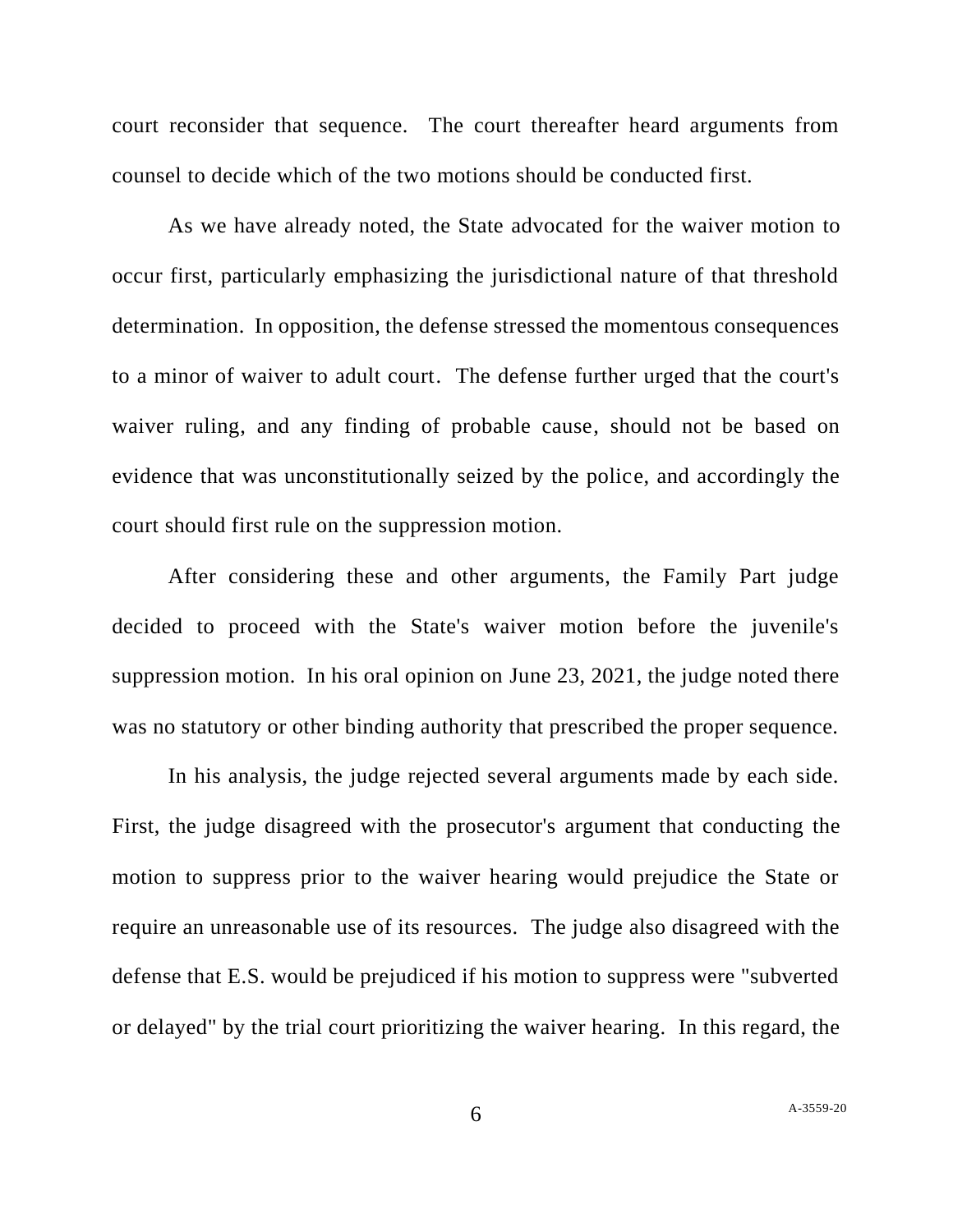judge noted that if the State's waiver application were granted, E.S. would maintain the right to file an identical motion to suppress as an adult defendant, which constitutes sufficient due process.

The judge further considered the significance of the requirement of probable cause that the juvenile committed an enumerated offense under N.J.S.A. 2A:4A-26.1. The judge reasoned that this probable cause hearing serves the same effective function and is guided by the same evidentiary principles as grand jury hearings. Citing to State v. J.L.W., 236 N.J. Super. 336 (App. Div. 1989), the judge noted that "[p]robable cause may not be based solely on admissible evidence pursuant to the New Jersey Rules of Evidence[.]" The judge also cited State v. A.T., 245 N.J. Super. 224, 227-28 (App. Div. 1991) (noting that a probable cause hearing, considering waiver applications, is not an occasion "for the trial judge to weigh the evidence and determine where the truth of the matter l[ies]") and <u>State v. J.M.</u>, 182 N.J. 402, 417 (2005) (noting the State's sole reliance upon the testimony of a police officer can be sufficient to show probable cause that a juvenile committed robbery and an aggravated assault, as credibility determinations are seldom crucial in deciding whether the evidence supports probable cause). The judge reasoned that "the evaluation of probable cause is not an evaluation of guilt or innocence," or indicative of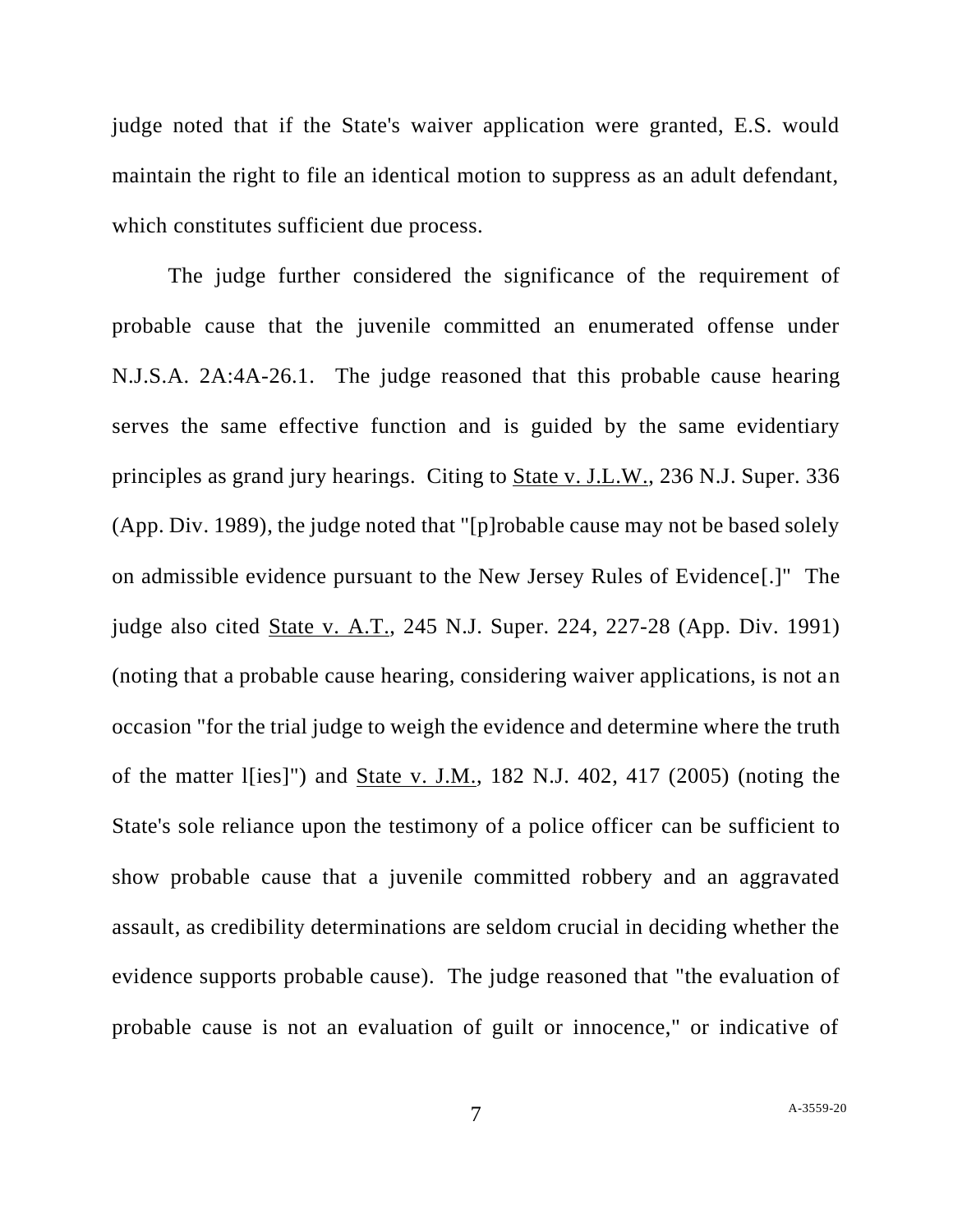whether the evidence "will be sufficient to prove beyond a reasonable doubt" that a waived juvenile committed the offense(s) charged.

The judge concluded that, in the absence of case law or a codified provision on point, the trial court has the discretion to determine which hearing should occur first, "taking into consideration any prejudicial effect that it would have on the juvenile or the State, taking into effect factors of judicial economy and taking into effect the re-duplication of anything else."

The juvenile moved for leave to appeal, which we granted. We also permitted the Rutgers Criminal Youth Justice Clinic and the National Juvenile Defender Center to appear as amicus curiae. They support E.S.'s position that the suppression hearing should be heard first in the Family Part before the waiver hearing.

### II.

Our discussion begins with a recognition of the profound importance of a decision to waive a minor accused of an offense to the adult criminal court. Time after time, our courts have underscored the momentous impact of such decisions, and the fundamental difference between juvenile courts that focus on rehabilitation of youths and adult criminal courts that are more focused on deterrence and punishment. See, e.g., In re Gault, 387 U.S. 1, 14-29 (1967);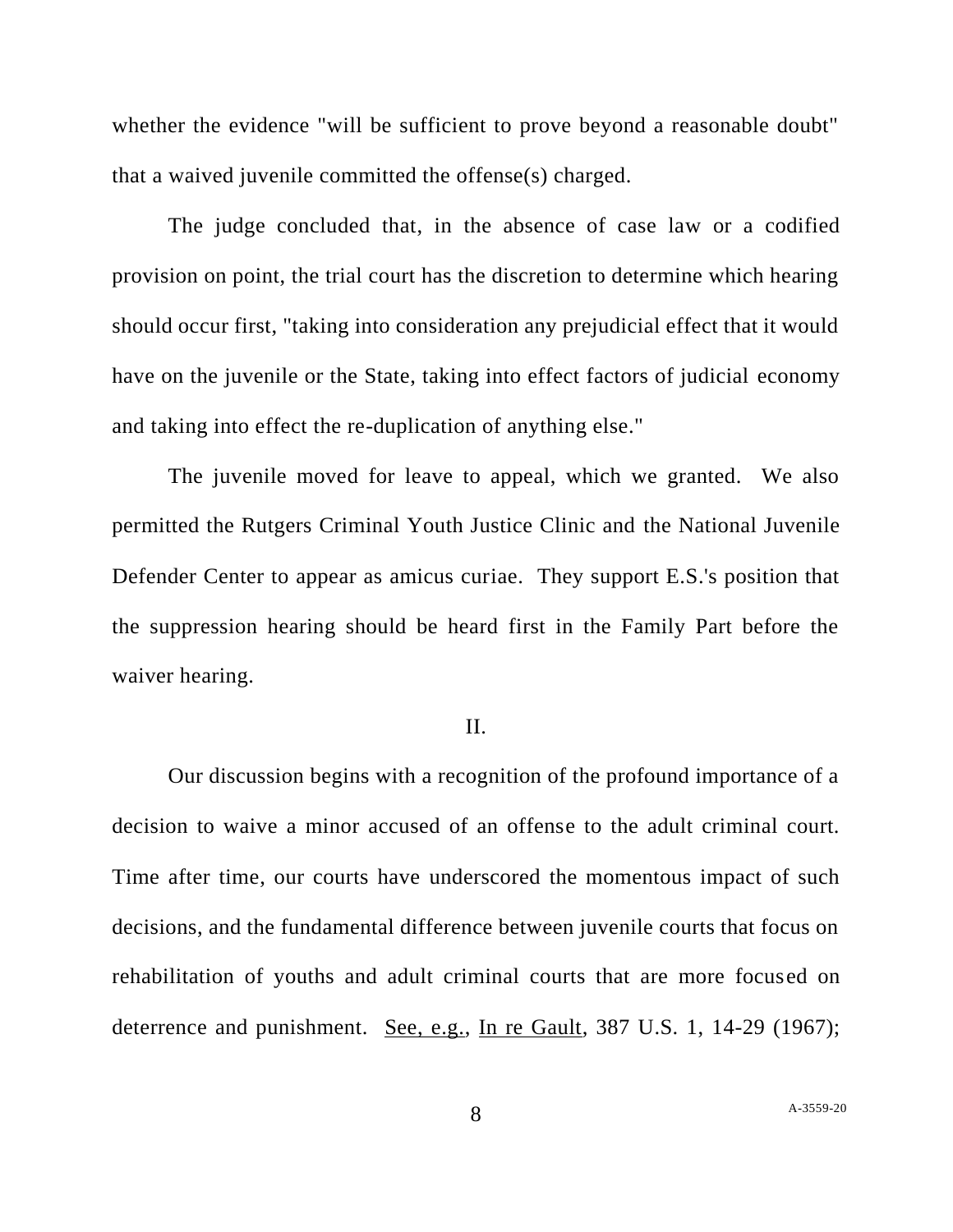State v. N.H., 266 N.J. 242, 252-53 (2016); State v. R.G.D., 108 N.J. 1, 4-5 (1987). For one thing, as here, a juvenile offender generally faces the possibility of much more severe sanctions if convicted and sentenced as an adult than if adjudicated a delinquent in the Family Part for that same wrongful behavior. State v. Z.S., 464 N.J. Super. 507, 513 (App. Div. 2020).

In recognition of these fundamental forum-related differences, our case law has striven to assure that juveniles receive adequate procedural protections before a court decides whether or not to grant a prosecutor's waiver motion. For example, in N.H., the Supreme Court stressed that "due process requires that juveniles receive a hearing, effective assistance of counsel who have access to relevant information, and a statement of reasons for the court's decision." N.H., 226 N.J. at 253. Prosecutors are obliged to make discovery available to a juvenile before a waiver hearing is held to better ensure effective assistance of counsel in preparing for "all facets of the [waiver] hearing and [to] decide how best to cross-examine the State's witnesses, whether the juvenile or others should testify, and how to assess or challenge the prosecutor's exercise of discretion." Id. at 254-56. In that same vein, the Court held in <u>J.M.</u>, 182 N.J. at 415, that juveniles must be permitted to testify and present evidence at the probable cause portion of the waiver hearing, recognizing that the "heightened importance to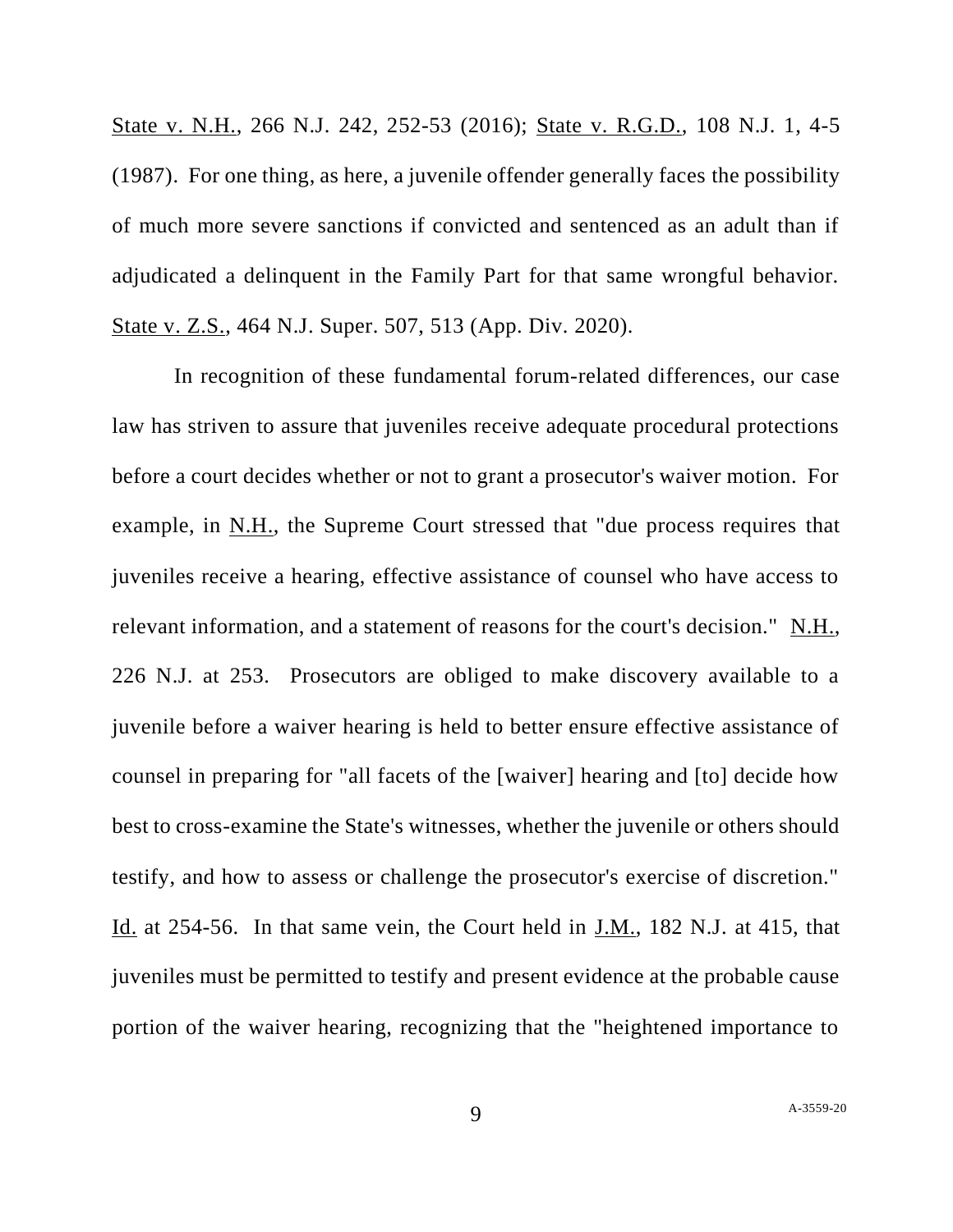the juvenile justifies treating juveniles differently from adults at a probable cause hearing."

Probable cause is a critical required element of the multi-factor statutory test for waiving a juvenile offender to adult court under N.J.S.A. 2A:4A-26.1. Probable cause signifies there "is 'a well-grounded suspicion or belief that the juvenile committed the alleged crime[,]'" which can further be combined with "reasonable inferences" drawn from those suspicions or beliefs to satisfy the probable cause standard under the statute. State v. A.D., 212 N.J 200, 205-06 (2012) (quoting J.M., 182 N.J. at 417).

If a juvenile is over the age of fifteen and there is probable cause that he or she committed one of various enumerated offenses―such as the possession of a firearm with a purpose to use it unlawfully against the person of another, N.J.S.A. 2A:4A-26.1(c)(2)(j)―waiver is presumptively appropriate unless other factors set forth in N.J.S.A.  $2A:4A-26.1(c)(3)(a)$  through (k) weigh against it. A prosecutor's office seeking waiver must expressly consider these factors, and it must set forth its analysis of them in a written statement that does not "simply mirror the statutory language in a cursory fashion." N.H., 226 N.J. at 250; Z.S., 464 N.J. Super. at 533. The Family Part is authorized to deny the State's waiver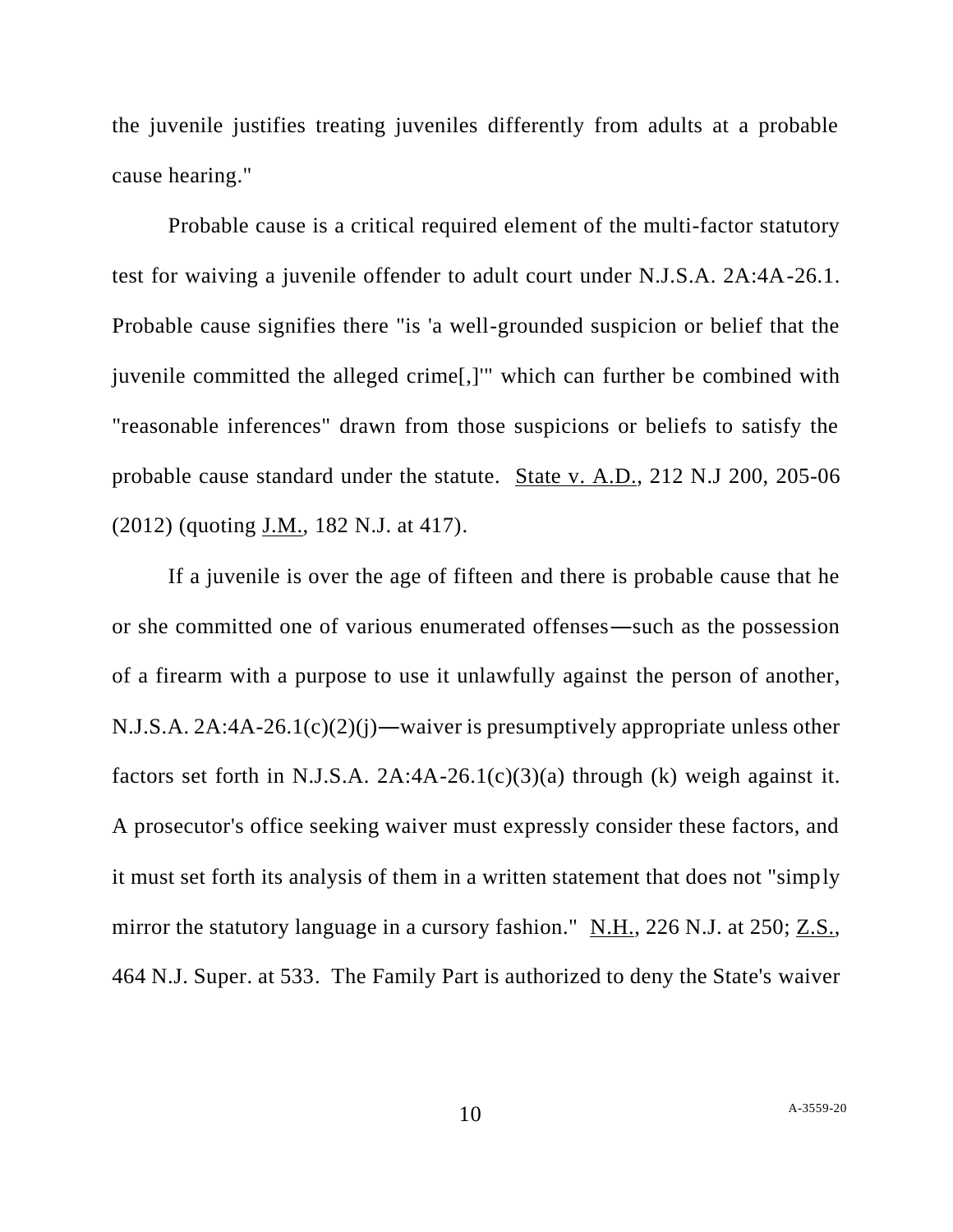motion if the court concludes the State abused its discretion in evaluating the statutory factors. State v. J.V., 242 N.J. 432, 440-41 (2020).

A waiver hearing's core purpose is to make a threshold jurisdictional determination, rather than to adjudicate substantive issues. See R.G.D., 108 N.J. at 18 ("[I]n a waiver hearing, guilt or innocence is not at issue. Rather, the focus is on determining the appropriate court to hear the case."). Waiver hearings are not designed to be full-fledged trials. A.D., 212 N.J. at 220-21 (emphasizing that the waiver hearing inquiry does not involve "the fine resolution of conflicting evidence" applicable under either the reasonable doubt or preponderance of the evidence standards).

Notably, the Rules of Evidence do not strictly limit the proofs that can be admitted by the parties and relied upon by the court at a waiver hearing. J.M., 182 N.J. at 417. Hearsay evidence, for example, may be used by the State to establish probable cause that the juvenile committed the charged offenses. State v. B.G., 247 N.J. Super. 403, 409 (App. Div. 1991). Constitutional due process in the juvenile waiver context includes an "opportunity to be heard and present evidence," but stops short of "constitutional guarantees arising from the question of admissibility of evidence at a trial on the merits[.]" State v. B.T., 145 N.J. Super. 268, 273 (App. Div. 1976) (emphasis added).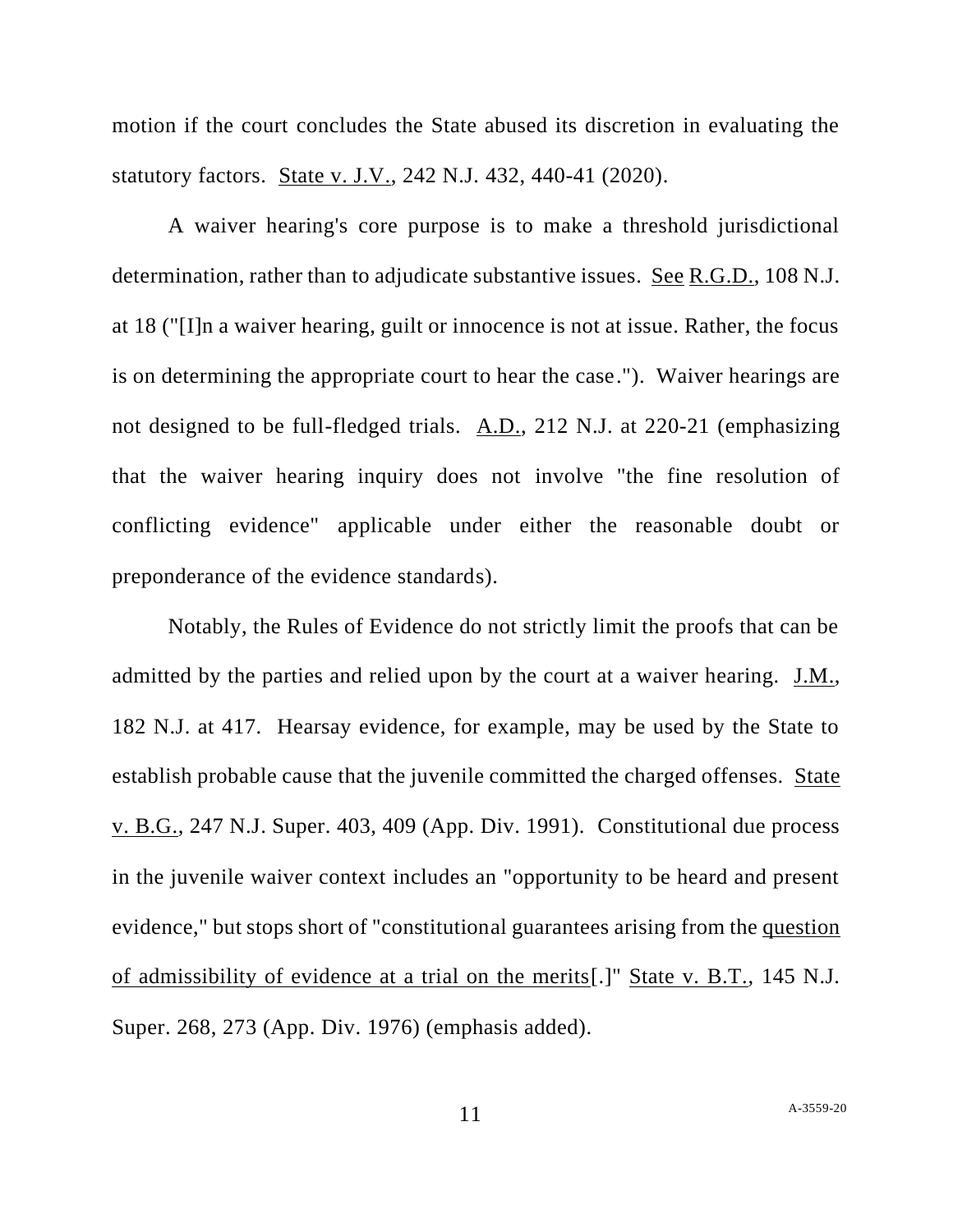Having made these observations about waiver hearings, we proceed to make several about suppression motions. Like Criminal Part judges who entertain motions by adult defendants to suppress evidence, see R. 3:5-7, Family Part judges similarly can hear defense motions to suppress evidence in juvenile cases and have, in fact, granted such motions where justified. See, e.g., State in Interest of A.P., 315 N.J. Super. 166, 167 (Ch. Div. 1998). Superior Court judges who sit in the Family Part and their colleagues who sit in the Criminal Part both have the expertise to adjudicate such motions, and to apply the pertinent constitutional or legal standards that may at times require suppression.

The subject matter of suppression motions runs the gamut from search and seizures, police interrogations, eyewitness identifications, and other topics. Both the Family Part and the Criminal Part are well equipped to adjudicate these applications, and to conduct evidentiary hearings at which law enforcement personnel and other witnesses commonly testify. We discern no Part of the Superior Court that is inherently better suited to hear suppression motions. If either the State or the defense believes the trial court has erred in its suppression ruling, the aggrieved party may pursue a motion for leave to appeal with this court before final judgment. R. 2:5-6. We apply no different standards on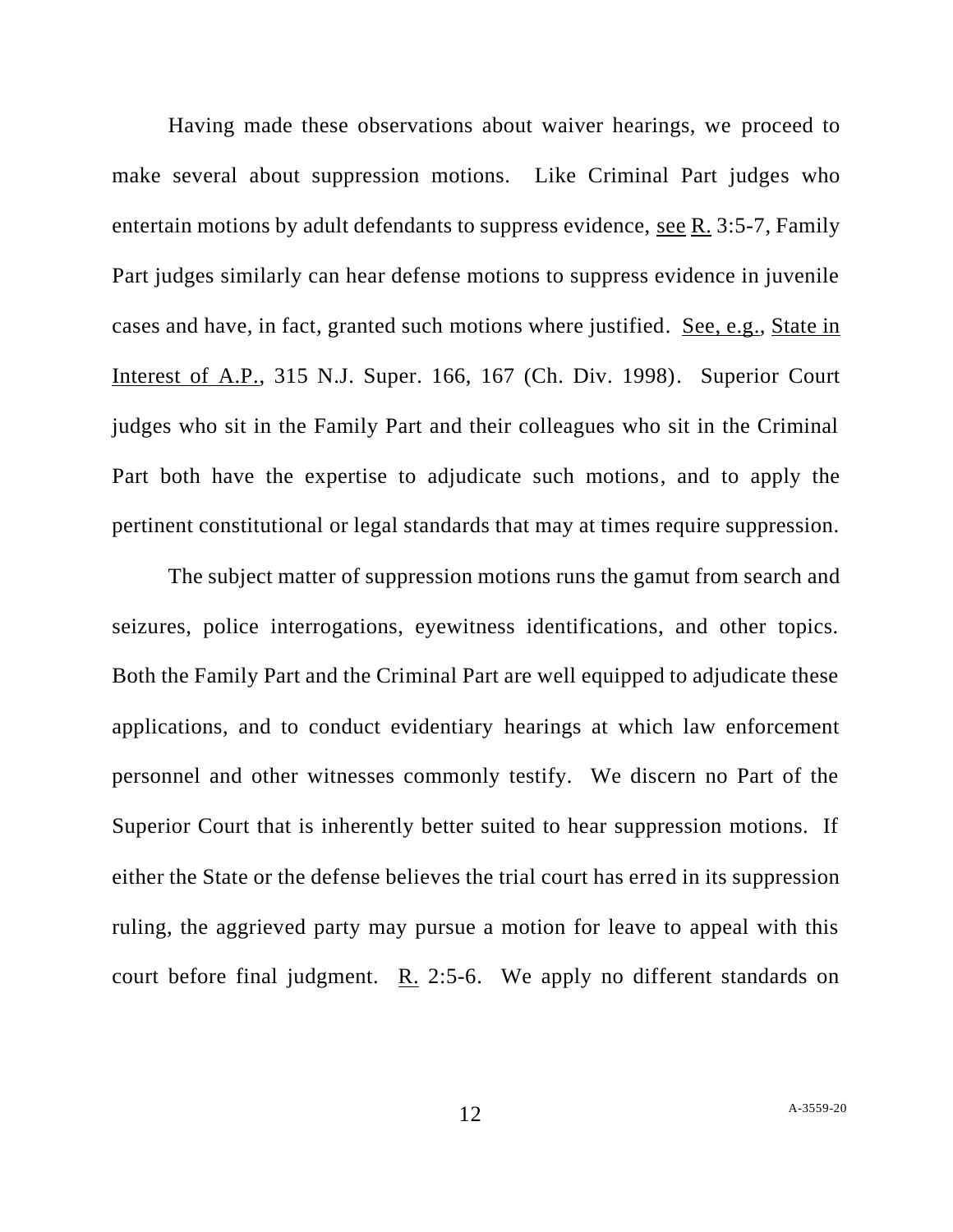appeal to suppression decisions made by Family Part judges as opposed to Criminal Part judges.

A further general principle that bears mention is the traditional high amount of deference we accord to trial courts in the scheduling of proceedings. Trial judges have substantial discretion in "control[ling] [their] own calendar[.]" State v. Miller, 216 N.J. 40, 65 (2013). That said, appellate courts at times will conclude the trial court misapplied its discretion in a scheduling decision. See, e.g., State v. Kates, 216 N.J. 393, 397 (2014) (in which the Court ruled that a trial court's summary and baseless denial of an adjournment—in that case to retain private counsel rather than change counsel mid-trial—constituted a "structural error"); Z.S., 464 N.J. Super. at 547 (in which we reversed the trial court's denial of a Public Defender's unopposed request for a short adjournment of a juvenile waiver hearing because she had been discharged from the hospital only two days earlier and needed more time to prepare and deal with additional written submissions by the State).

### III.

Having identified these general principles, we now endeavor to resolve the sequencing question that is posed to us. Which should come first: the waiver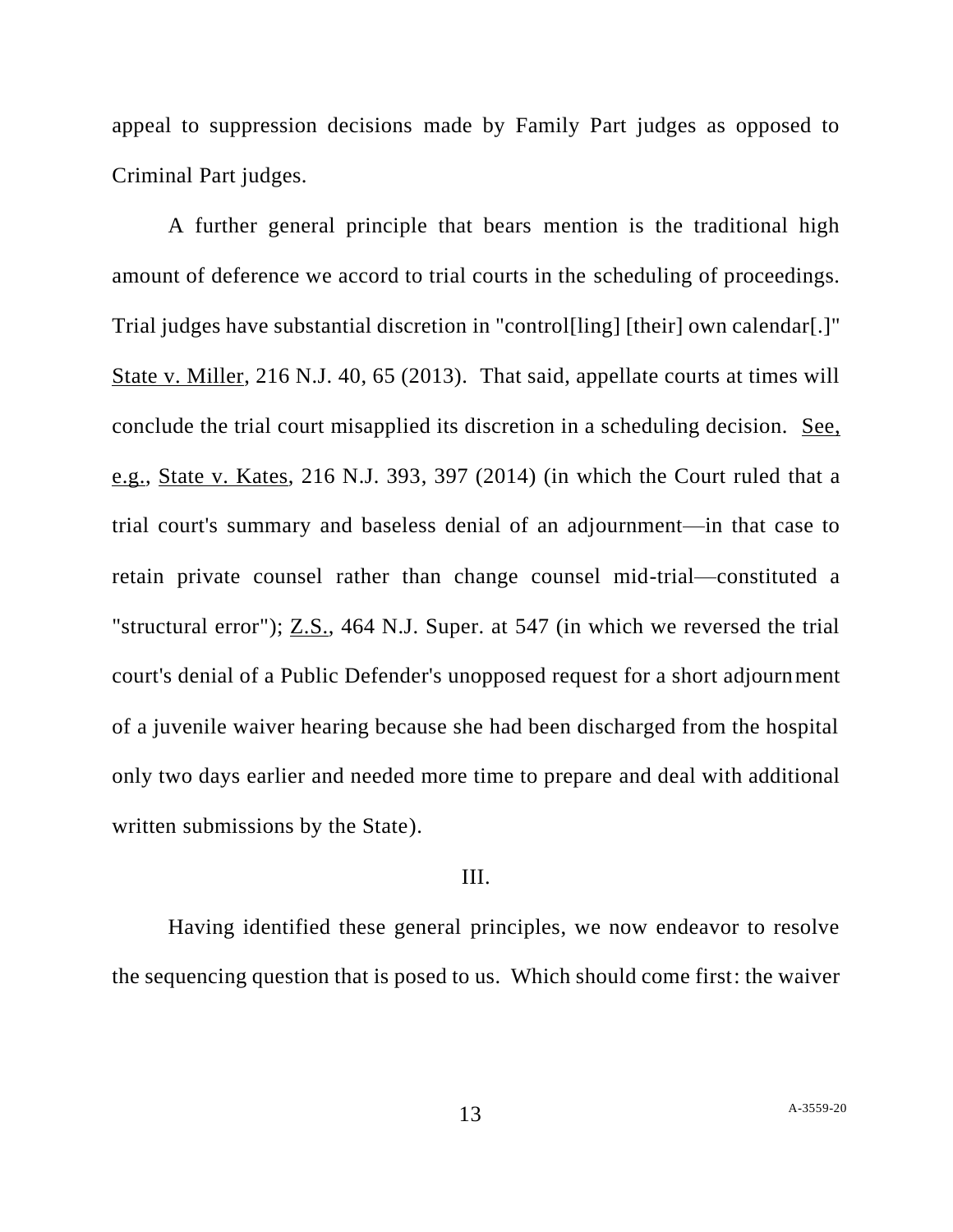hearing or the suppression hearing? As with many issues that arise in the law, we respectfully submit that it depends on the situation.

We reject the argument made by E.S. and the amici that the Constitution inexorably requires that the suppression hearing be conducted first. As we have already noted, case law has clearly held that due process principles do not preclude courts at waiver hearings from considering evidence that may be deemed inadmissible at trial. A probable cause finding may be supported by hearsay or other inadmissible proof. However, a Family Part judge, in his or her role as fact-finder at the waiver hearing, may choose to give less weight to evidence that seems likely to be excluded at an eventual suppression hearing. We entrust to the Family Part considerable deference and judgment in performing that evidence-sifting role.

On the other hand, in the absence of a Court Rule that would dictate it, we likewise decline to adopt here a bright-line rule that would compel the waiver hearing to be heard, without exception, before any suppression hearing. We recognize the waiver hearing is jurisdictional in nature, and that the statutory scheme, N.J.S.A. 2A:4A-26.1, calls for the State to move promptly for waiver if it so chooses, and for the waiver hearing to be completed expeditiously. But we also appreciate, as the Public Defender and the amici have argued, that even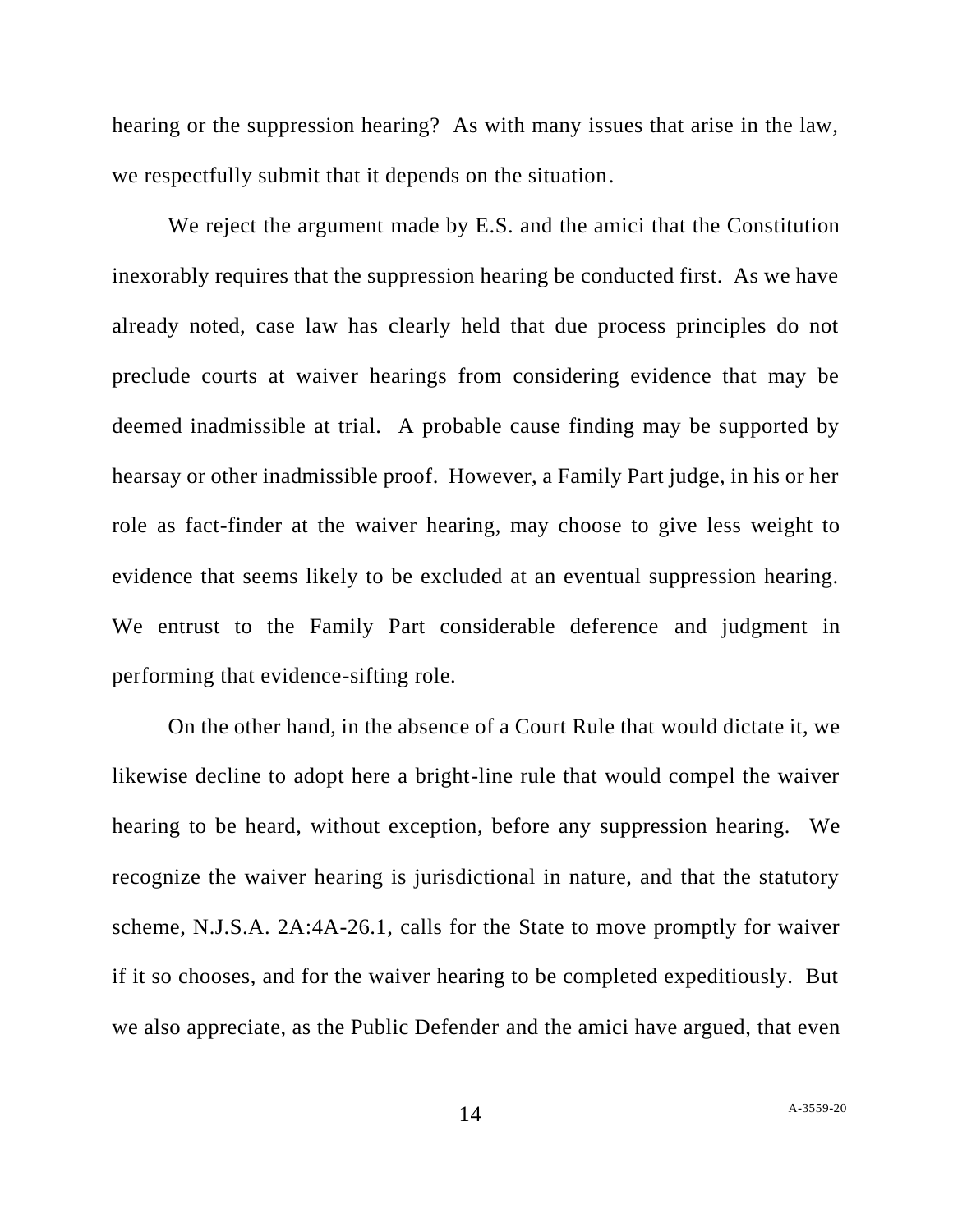a temporary reclassification from juvenile offender to adult criminal court defendant can be impactful. For instance, the juvenile may lose access to the same range of services available pretrial to other juveniles. The juvenile may also feel more obliged to capitulate to a plea offer, or to provide evidence against others, because of the prosecutor's comparatively greater leverage in the criminal arena. Although E.S. himself reportedly has continued to be held in a juvenile detention facility, a waived juvenile's custody status may become more restrictive, and he or she may become less able to be visited by relatives and friends while awaiting trial. The juvenile's adult prosecution and appearance in the Criminal Part might also be the subject of publicity, absent an entered sealing order.

The State has represented to both the trial court and this court that if a juvenile is waived and a Criminal Part judge thereafter grants a defense motion to suppress all or some of the State's evidence, the juvenile has an avenue to have his or her case returned to the Family Part. We accept and adopt that concession, although the specific avenue is a bit unclear.

The current waiver statute does specify that if a juvenile waived to the adult court is ultimately acquitted of the waivable offense(s) or only found guilty of offenses not enumerated in the waiver statute, the case must be remanded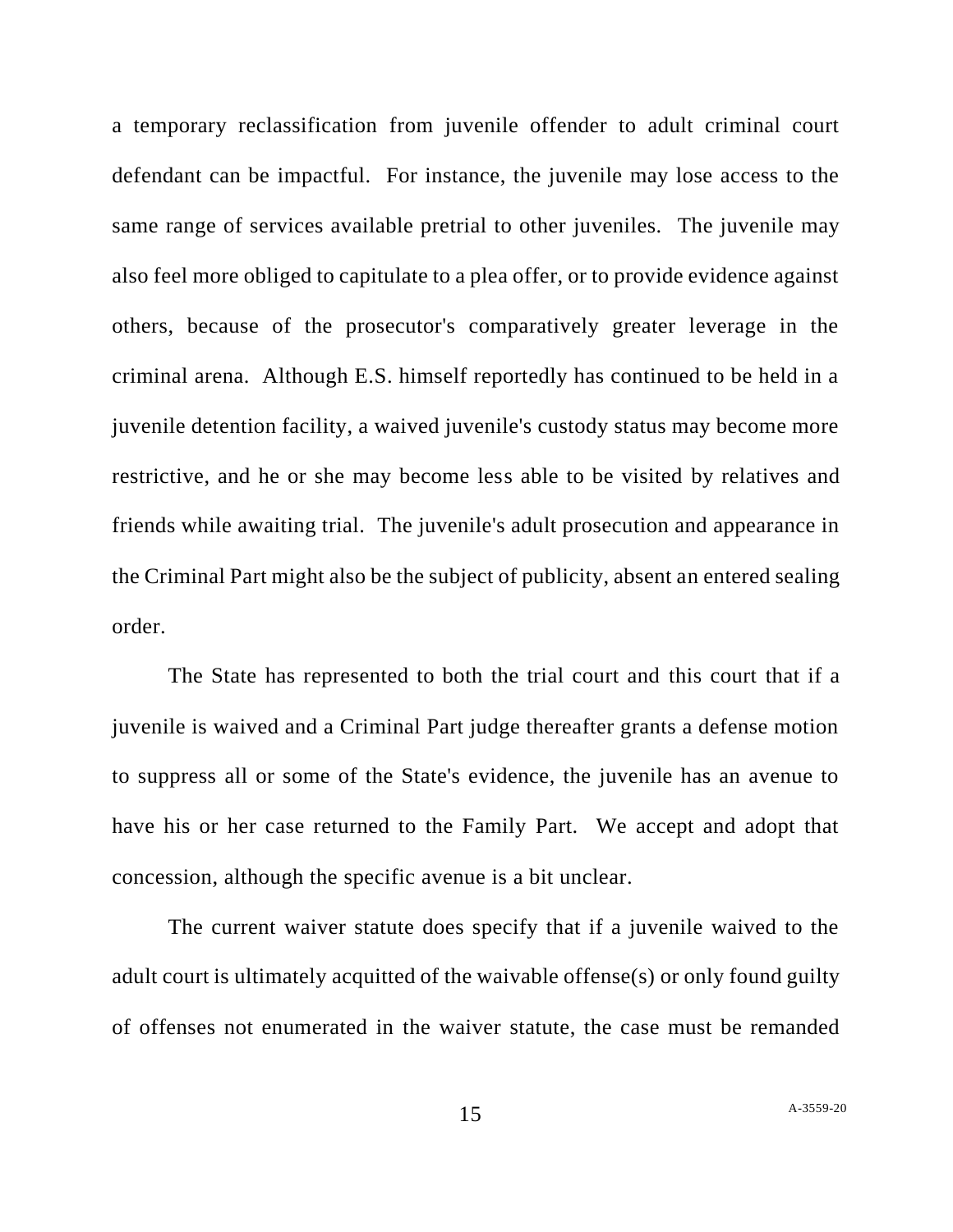back to the Family Part for a disposition. N.J.S.A. 2A:4A-26.1(f)(2). In addition, the statute contains a "transfer back" provision, N.J.S.A. 2A:4A- $26.1(f)(3)$ , which allows a waived case to be remanded to the Family Part "at any point in the proceedings subsequent to the decision ordering waiver . . . [w]ith the consent of the defense and the prosecutor."

We presume that a prosecutor, in the interests of justice, will provide such consent if the suppression ruling deems inadmissible the entirety of the State's proofs of the juvenile's culpability. But what if the suppression ruling leaves open the possibility that the State nonetheless might be able to win its case with any non-suppressed evidence? Without resolving that hypothetical question here, we anticipate that the juvenile's counsel might be able to move before the Criminal Part and argue that the State is abusing its discretion by arbitrarily refusing to consent to a remand under N.J.S.A.  $2A:4A-26.1(f)(3).^{2}$  In any event, for the purposes of this opinion, we will take the State at its word and presume there will be a "transfer back" process available to waived juveniles in at least

 $2$  By analogy, we refer to motions by defendants under N.J.S.A. 2C:43-6.2 seeking relief from a prosecutor's "patent and gross abuse of discretion" in refusing to agree to a sentencing downgrade for a firearms offense charged under the Graves Act, N.J.S.A. 2C:43-6. See State v. Benjamin, 228 N.J. 358, 364 (2017) (exemplifying such judicial review).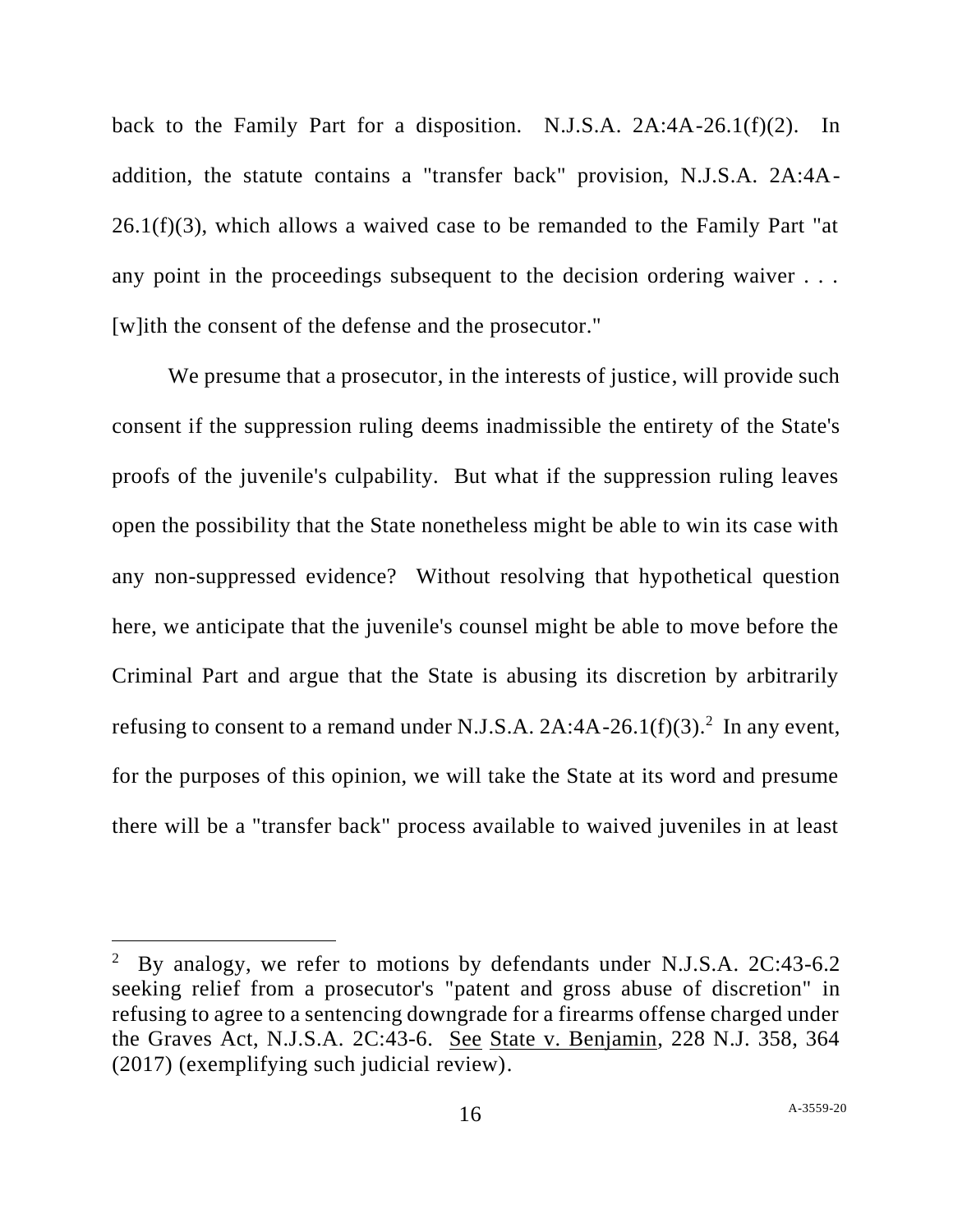some instances in which the Criminal Part grants a motion to suppress critical evidence.

Rather than endorsing a per se approach, we agree with the trial judge in this case that that sequencing of the waiver hearing and the suppression hearing should be treated as a discretionary, highly contextual decision. Without exhausting all of the possibilities here, there are some situations in which it makes practical sense to conduct the suppression hearing first, and others in which the waiver hearing should have primacy.

For example, in some instances, as here, there are one or more alleged coperpetrators who are either adults or juveniles who have already been waived to the Criminal Part, and who have suppression motions involving the same subject matters pending in that court. The pendency of such parallel motions in the Criminal Part is a factor, albeit not necessarily a dispositive one, in going forward with the waiver motion and finding whether the juvenile in question will also end up within the Criminal Part's jurisdiction. If waiver is granted, then the suppression hearing ideally can be conducted by one judge in one common proceeding, thereby avoiding duplicative suppression rulings and possible inconsistent outcomes.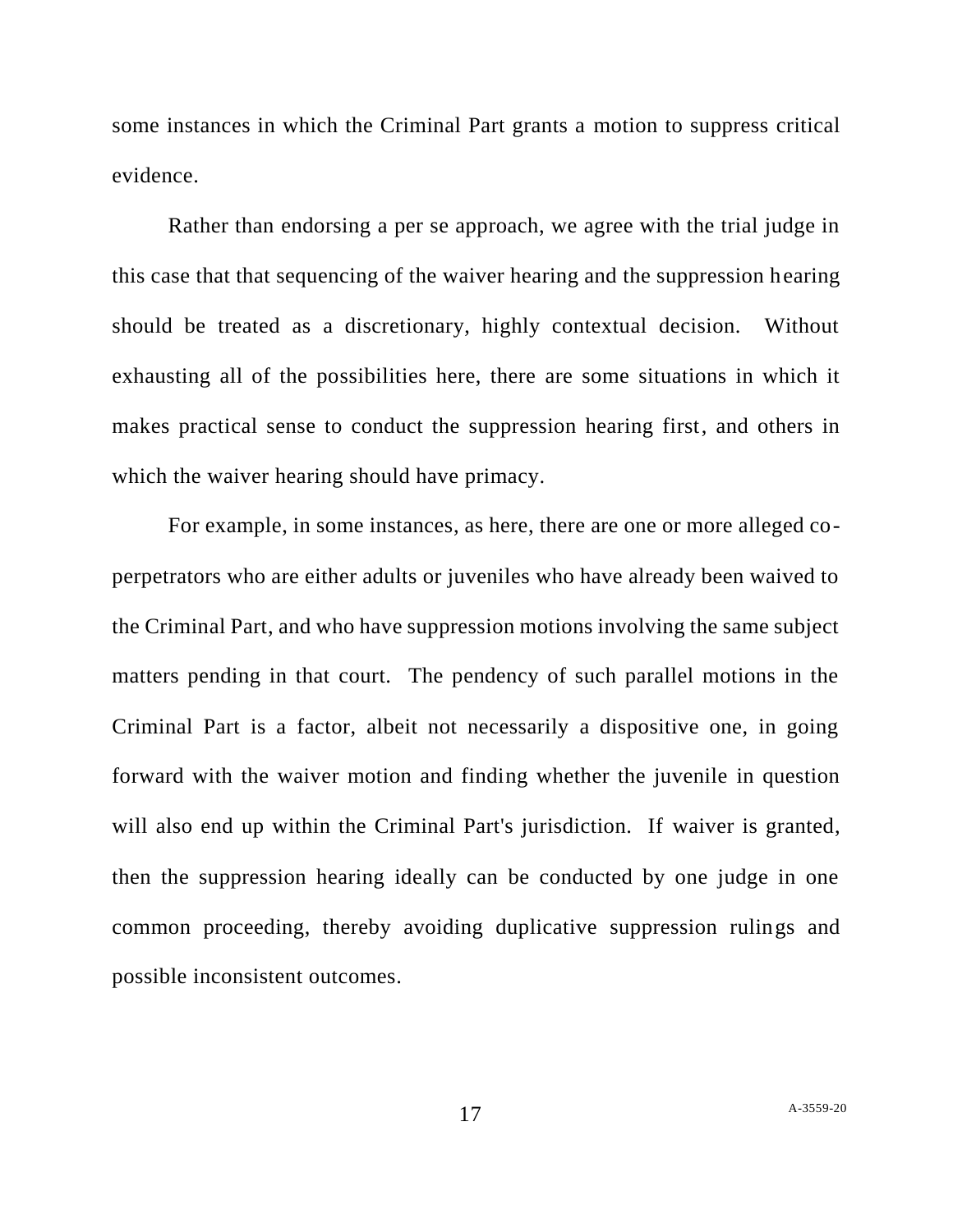Another practical factor to be weighed may be the anticipated time frames to prepare for and complete the respective waiver and suppression hearings. In some waiver contexts, the hearing may be substantially delayed because of the logistics of obtaining expert reports about the juvenile's behavioral health and suitability for waiver under the statutory factors, arranging fact witnesses, and other preparatory tasks. By comparison, it may be easier for a suppression hearing involving, say, a single police witness to be completed in the meantime.

Conversely, there may be instances in which a suppression hearing (grounded on, for instance, a warrantless search, custodial interrogation, or eyewitness identification) involving multiple witnesses, video and audio recordings, and exhibits, cannot be done promptly, and where the waiver hearing can be finished much sooner. Other practical difficulties may arise if a key witness for either hearing is ill or otherwise temporarily unavailable. The trial court should have flexibility in dealing with such situations.

In the absence of a Court Rule, we conclude the trial court is in the best position to weigh these practical considerations and determine in its discretion which hearing to conduct first. For making that discretionary decision, we advise trial judges to apply a general preference toward conducting the suppression hearing first, in light of the policy concerns associated with the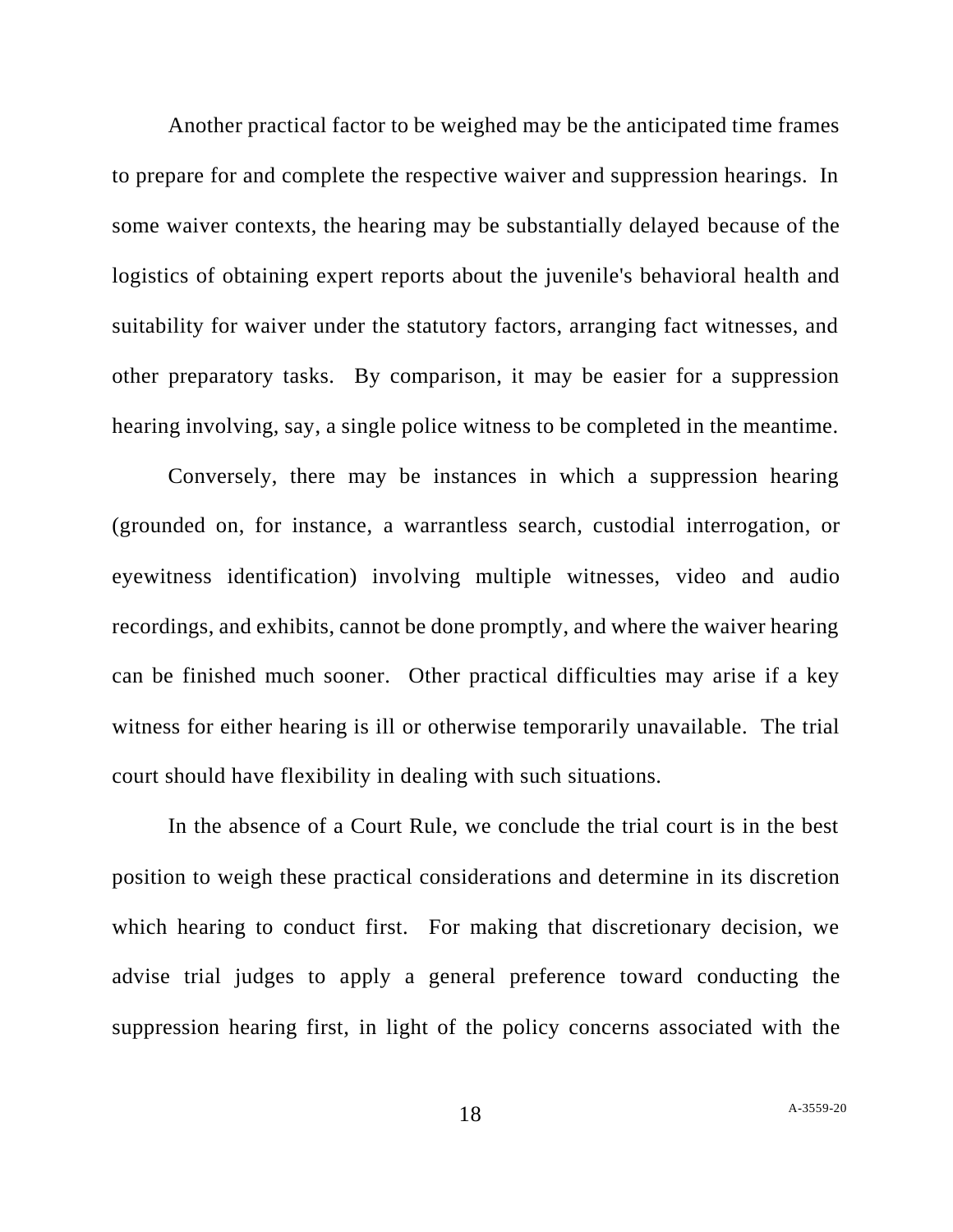powerful impact of waivers upon minors. If the State loses the suppression motion with respect to critical evidence of a waivable offense, it may wish to reconsider going forward with the waiver motion. On the other hand, if the defense loses the suppression motion, that may affect its own litigation posture significantly. That said, we believe it prudent to allow Family Part judges the ability to chart the preferable course of action in a given case.

Applying these deferential principles here, we affirm the Family Part judge's decision to hold the waiver hearing in this case first. The judge did not misapply his discretion in adopting that approach after reflecting upon the matter more deeply on reconsideration. The general preference we have set forth to prioritize the suppression motion is outweighed in this case by the adult alleged co-perpetrator's companion motion to suppress the fruits of the same warrantless police search and seizure. Moreover, no special logistical circumstances have been identified to us that make the judge's chosen sequence manifestly impractical or unfair.

We therefore affirm the trial judge's ruling and remand for further proceedings in accordance with this opinion. We do so, of course, without foreclosing a different approach being developed in the future by a Court